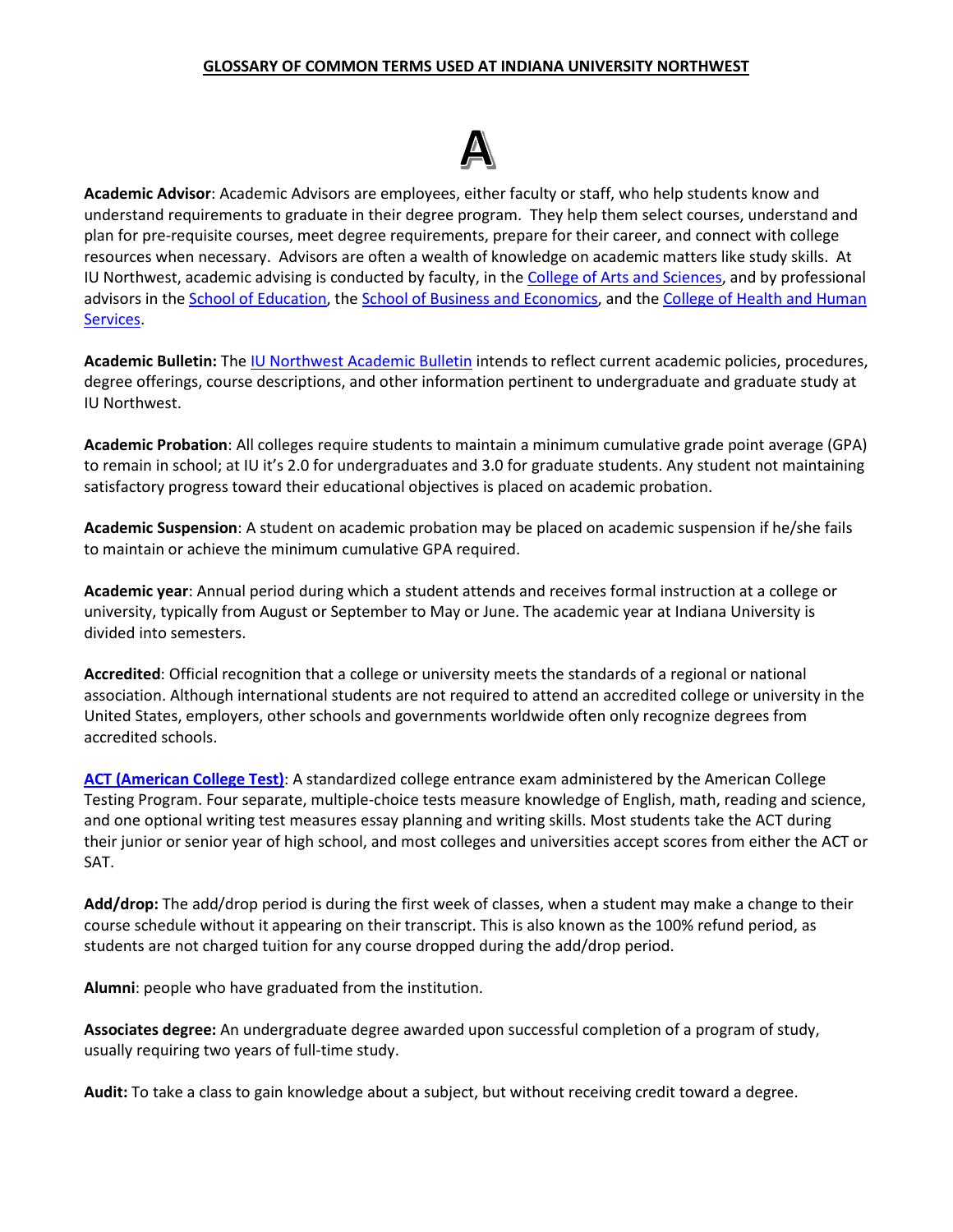**Bachelor's:** An undergraduate degree awarded by a college or university upon successful completion of a program of study, typically requiring at least four years (or the equivalent) of full-time study. Common degree types include bachelor of arts (B.A.), which refers to the liberal arts, and bachelor of science (B.S.). A bachelor's degree is required before starting graduate studies.

**Bursar:** a professional financial administrator in a school or university.



**Campus:** The grounds and buildings where a college or university is located.

**[Career services:](https://www.iun.edu/career-services/)** An office at colleges and universities that offers counseling, workshops and other resources to help students find internships and jobs or apply to graduate programs. Some U.S. schools have advisers in these offices dedicated to working with international students.

**[Certificate:](https://www.iun.edu/graduate-programs/index.htm#cert)** A certificate is awarded after completing a short-term training program (at IU Northwest, between 9 and 30 credits) and/ or a one-year program. Some programs also offer two-year certificate programs that require a few less courses than a two-year degree. The certificate is generally recognized by the industry for which the certificate is offered.

**[Co-curricular activities:](https://www.iun.edu/student-activities/)** Optional activities, such as sports, that students can participate in outside of academic classes.

**Commencement:** A graduation ceremony where students officially receive their degrees.

**[Conditional admission:](https://www.iun.edu/academic-success/critical-literacy/index.htm)** An acceptance to a college or university that is dependent on the student first completing coursework or meeting specific criteria before enrollment.

**[Counseling:](https://www.iun.edu/counseling-services/)** Solution-oriented and clinical support provided to students to help manage emotional and psychological stress or other difficulties that they may encounter while in school. Counselors meet with students individually to discuss any problems or issues and help students cope with the challenges they may experience.

**[Crimson Card](https://www.iun.edu/financialaid/billing/crimsoncard.htm)**: The Indiana University ID card issued to all students. It provides access to essential university services, including printing and library books, and secure entry to campus building like offices and recreational facilities. CrimsonCard is also accepted as a payment on campus.

**Dean (Academic):** The head of a division of a college or university.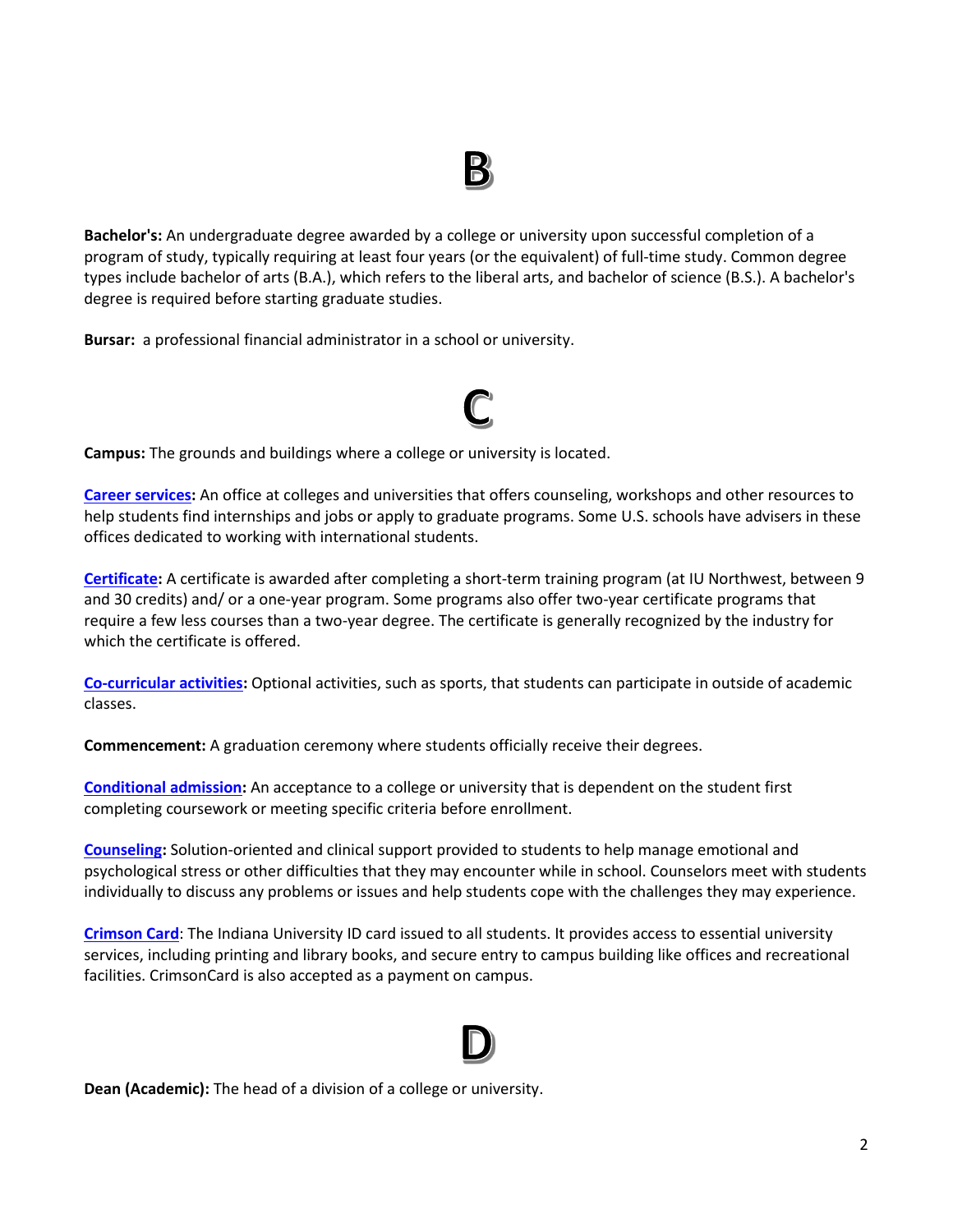**[Dean of Students:](https://www.iun.edu/student-affairs/dean-of-students/index.htm)** Working with campus and community partners, the Dean of Students advises students about services, resources, and opportunities that support their success. The Dean strives to support students during times of crisis, complexity, or emergency, and challenge them to exercise personal responsibility and practice ethical decision making. As the primary administrator of the [Indiana University Code of Conduct,](http://studentcode.iu.edu/) the Dean of Students plays a key role in ensuring that student behavior does not interfere with the educational mission of the University.

**Discipline:** An area of academic study.

**[Distance Learning:](https://www.iun.edu/online/)** Education that occurs outside of the traditional classroom and on an individual basis. The students and instructors interact through web-based communication. Lectures can be viewed online and homework assignments and questions are submitted via email. Also called online learning.

**Double major:** A program of study that allows a student to complete the course requirements for two majors at the same time.

E

**[Electives:](https://www.iun.edu/bulletin/schools/coas/general-studies/required-learning/electives.shtml)** Courses that students can choose to take for credit toward a degree, but are not required.

**Enrollment:** The process of choosing and signing up for the classes you would like to take during the semester. Enrollment is often done with the assistance of a college advisor. Also referred to as registration.

**Exempt:** Not required to do something that other students may be required to do. For example, a school may require all students to take a freshman English course, but some students may be exempt based on their high scores on a college entrance exam or their previous coursework.

## F

**[FAFSA \(Free Application for Federal Student Aid\):](https://fafsa.ed.gov/)** Application used by U.S. citizens and permanent residents to apply for financial aid from U.S. federal and state governments. International students are not eligible for U.S. government aid, but schools may ask international students to submit a FAFSA to determine financial need. (Note: A social security number is required to complete the FAFSA.)

**[Financial aid:](https://www.iun.edu/financialaid/billing/crimsoncard.htm)** All types of money offered to a student to help pay tuition, fees and other educational expenses. This can include loans, grants, scholarships, assistantships, fellowships and work-study jobs.

**Full-time student:** At Indiana University, a student who is taking at least 12 credits.



**[GMAT \(Graduate Management Admission Test\):](https://www.gmac.com/gmat-other-assessments/about-the-gmat-exam.aspx)** A standardized [graduate](https://www.usnews.com/education/best-colleges/articles/2011/08/15/us-higher-education-glossary#graduate-student_graduate-studies) business school entrance exam administered by the nonprofit Graduate Management Admission Council, which measures verbal, quantitative and analytical writing skills. Some business schools accept either the GMAT or GRE.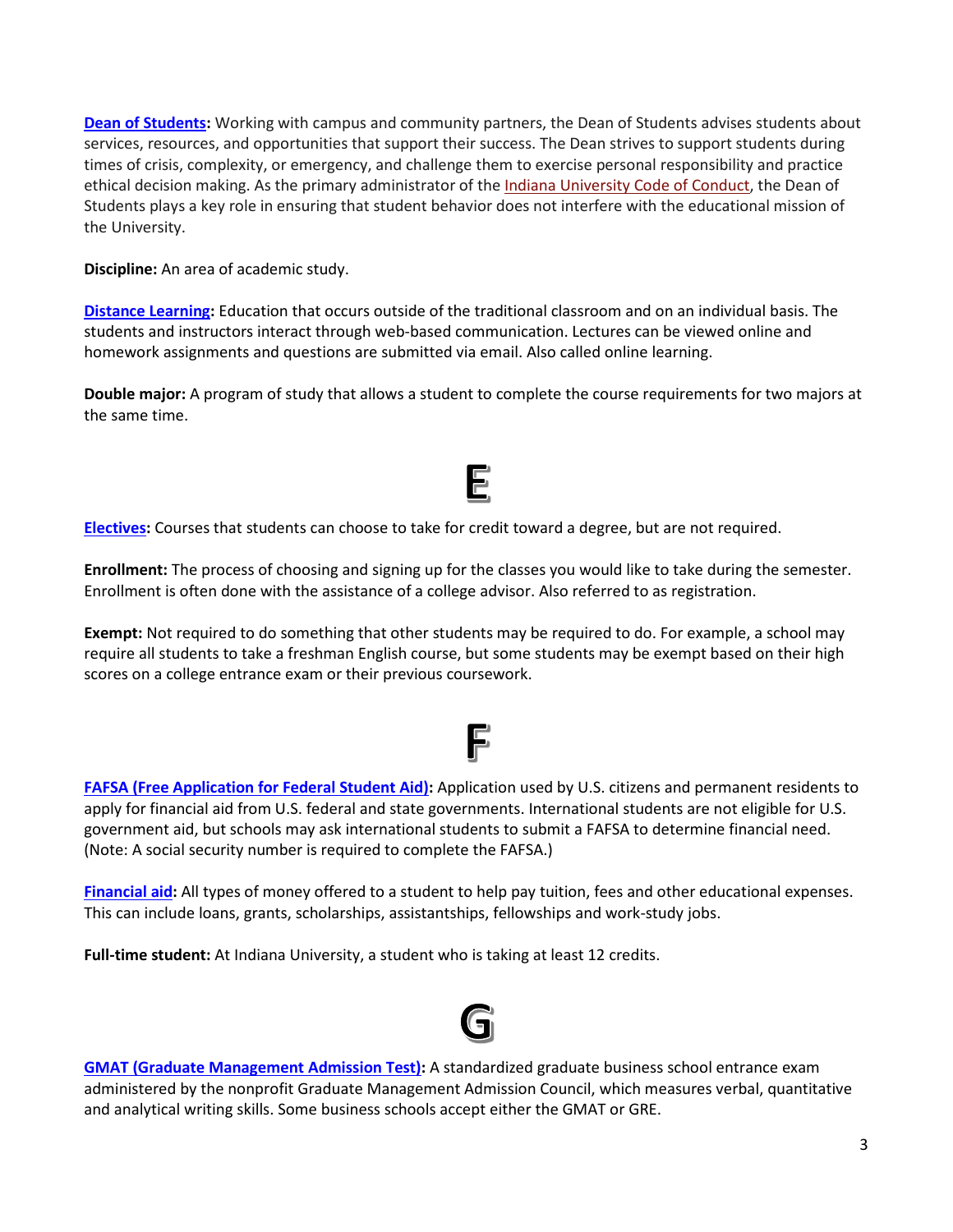**GPA (grade point average):** A student's overall academic performance, which is calculated as a numerical average of grades earned in all courses. The GPA is determined after each term, typically on a 4.0 scale, and upon graduation, students receive an overall GPA for their studies.

**Graduate school:** The division of a college or university, or an independent postsecondary institution, which administers graduate studies and awards master'[s degrees,](https://www.usnews.com/education/best-colleges/articles/2011/08/15/us-higher-education-glossary#degree) doctorates or graduate certificates. (See U.S. News's rankings of Best Graduate Schools.)

**Graduate student / graduate studies:** A student who already holds an undergraduate degree and is pursuing advanced studies at a graduate school, leading to a master's, doctorate or graduate certificate. A "graduate" can also refer to any student who has successfully completed a program of study and earned a degree.

**[Grant:](https://www.iun.edu/financialaid/current-students/scholarships-grants.htm)** A type of financial aid that consists of an amount of free money given to a student, often by the federal or a state government, a company, a school or a charity. A grant does not have to be repaid. "Grant" is often used interchangeably with "scholarship."

**[GRE \(Graduate Record Examination\):](https://www.ets.org/gre)** A standardized graduate school entrance exam administered by the nonprofit Educational Testing Service (ETS), which measures verbal, quantitative and analytical writing skills. The exam is generally required by graduate schools, which use it to assess applicants of master's and Ph.D. programs. Some business schools accept either the GMAT or GRE; law schools generally require the LSAT; and medical schools typically require the MCAT. Effective August 2011, the GRE will incorporate key changes in the content, length and style of the exam.(See the U.S. News GRE guide for more information.)

**Higher education:** Any type of education that takes place after high school, or secondary school. (See "postsecondary").

## **[Incomplete:](https://www.iun.edu/bulletin/policies/grades/incomplete.shtml)** An Incomplete is when an I is recorded on the transcript instead of a grade. At IU Northwest an I indicates that the work is satisfactory as of the end of the semester but has not yet been completed. One calendar year is generally allowed for the removal of an Incomplete. If those procedures are not followed, the I is changed to F.

**Independent study:** An academic course that allows students to earn credit for work done outside of the normal classroom setting. The reading or research assignment is usually designed by the students themselves or with the help of a faculty member, who monitors the progress.

**[Internship:](https://www.iun.edu/career-services/resources/internship-program-information.htm)** An experience that allows students to work in a professional environment to gain training and skills. Internships may be paid or unpaid and can be of varying lengths during or after the academic year.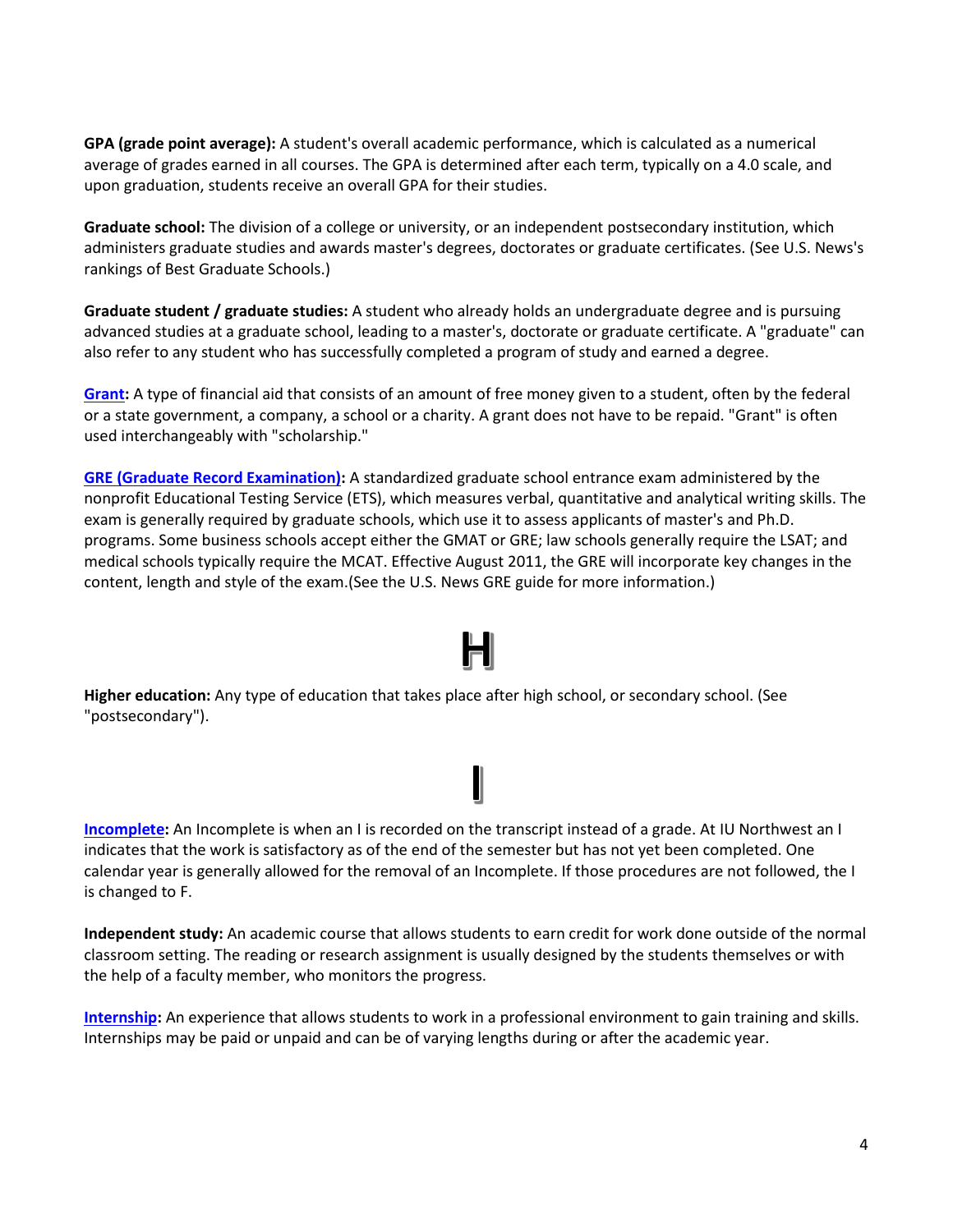**Laboratory classes:** Laboratory classes require students to perform certain functions in controlled situations that help them test and understand what is being taught in the lecture.

**Lecture classes**: In lecture classes, students attend class on a regular basis and the instructor lectures on class material.

**Letter of recommendation:** A letter written by a student's teacher, counselor, coach or mentor that assesses their qualifications and skills. Colleges, universities and graduate schools generally require recommendation letters as part of the application process.

**Liberal arts:** Academic studies of subjects in the humanities, social sciences and the sciences, with a focus on general knowledge, in contrast to a professional or technical emphasis. "Liberal arts" is often used interchangeably with "liberal arts and sciences" or "arts and sciences."

**Loan:** A type of financial aid that consists of an amount of money that is given to someone for a period of time, with an agreement that it will be repaid later, usually with interest.

**[LSAT \(Law School Admission Test\):](https://www.lsac.org/jd/lsat)** A standardized law school entrance exam administered by the nonprofit Law School Admission Council, which measures reading comprehension, analytical reasoning and logical reasoning skills. There is also a writing section; although it is not scored, it is sent to each law school to which a student applies. (See the U.S. News LSAT test prep guide for more information.)

**Major:** The academic subject area that a student chooses to focus on during his or her undergraduate studies. Students typically must officially choose their major by the end of their sophomore year, allowing them to take a number of courses in the chosen area during their junior and senior years.

**Master's:** A graduate degree awarded by a college or university upon successful completion of an advanced program of study, typically requiring one or two years of full-time study beyond the bachelor's degree. Common degree types include master of arts (M.A.), which refers to the liberal arts; master of science (M.S.); and master of business administration (M.B.A.).

**Matriculate:** To enroll in a program of study at a college or university, with the intention of earning a degree.

**[MBA:](https://www.iun.edu/mba/)** A master of business administration degree.

**[MCAT \(Medical College Admission Test\):](https://students-residents.aamc.org/applying-medical-school/taking-mcat-exam/)** A standardized U.S. medical school entrance exam administered by the nonprofit Association of American Medical Colleges, which measures verbal reasoning and writing skills and physical and biological sciences knowledge. The MCAT will likely undergo significant changes in 2015, with new areas added, such as genetics, cell and molecular biology, psychology and sociology.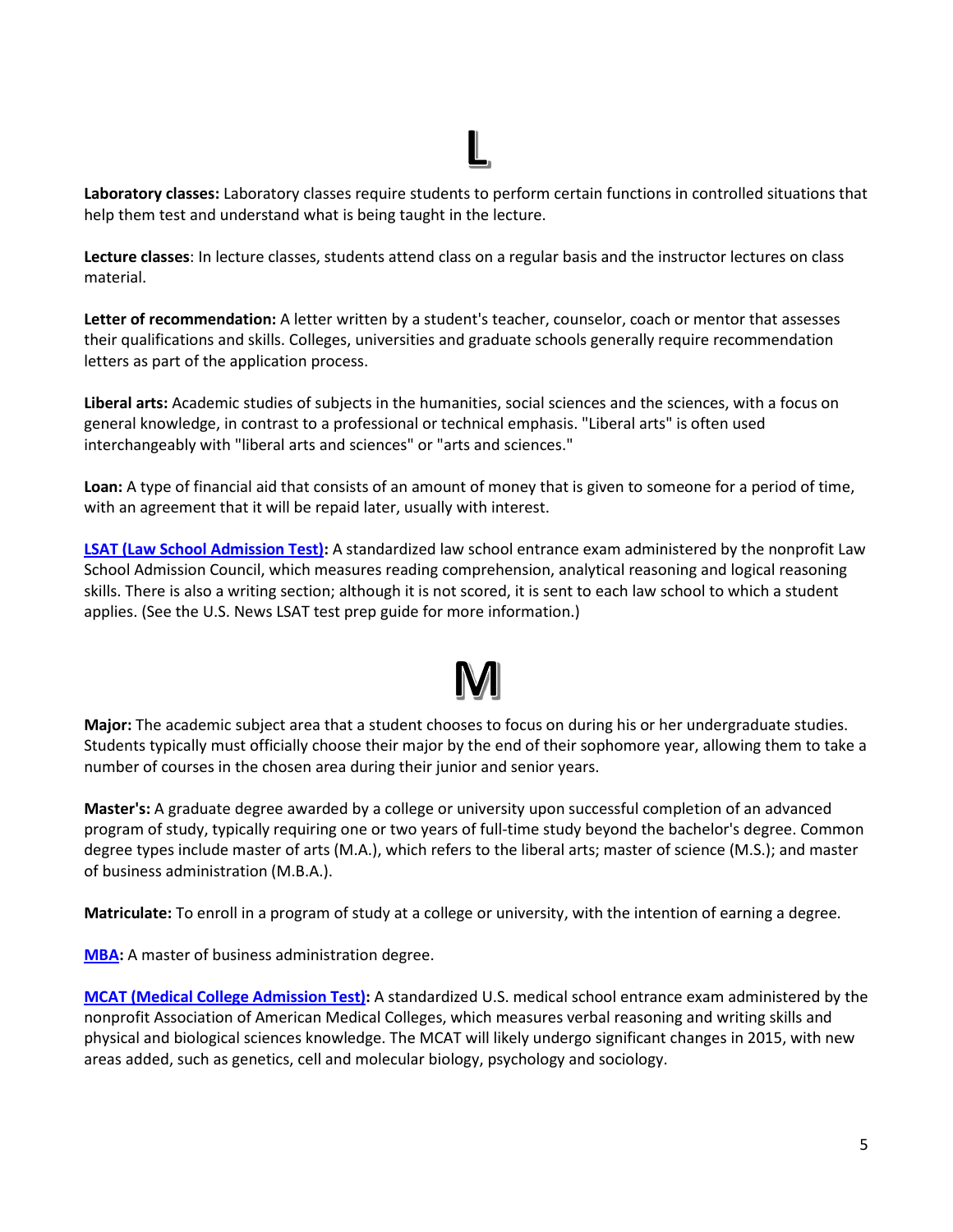**Merit aid / merit scholarships:** A type of financial aid awarded by a college or university to students who have demonstrated special academic ability or talents, regardless of their financial need. Most merit aid has specific requirements if students want to continue to receive it, such as maintaining a certain GPA.

**Midterm exam:** An exam given after half of the academic term has passed and that covers all material studied in a particular course until that point. Not all courses have midterm exams.

**Minor:** An academic subject area that a student chooses to have a secondary focus on during their undergraduate studies. Unlike a major, a minor is typically not required, but it allows a student to take a few additional courses in a subject different from his or her major.

**Need-based financial aid:** Financial aid that is awarded to students due to their financial inability to pay the full cost of attending a specific college or university, rather than specifically because of their grades or other merit.

**[Net price calculator:](https://iun.collegecosts.com/Estimator/Agreement)** An online tool that allows students and families to calculate a personalized estimate of the cost of a specific college or university, after taking into account any scholarships or need-based financial aid that an applicant would receive.

**Orientation:** A college or university's official process of welcoming new, accepted students to campus and providing them with information and policies before classes begin, usually in a half-day or full-day event.

## **Part-time student:** A student who is enrolled at a college or university but is not taking fewer than 12 credits.

**Pass-fail:** A grading system in which students receive either a "pass" or "fail" grade, rather than a specific score or letter grade.

**Ph.D.:** A doctor of philosophy degree. (See "doctorate.")

**Plagiarism:** The use of another person's words or ideas as your own, without acknowledging that person. Schools have different policies and punishments for students caught plagiarizing, which tends to occur with research papers and other written assignments.

**Postsecondary:** Any type of education that takes place after high school, or secondary school. (See "higher education").

**Prerequisite:** A required course that must be completed before a student is allowed to enroll in a more advanced one.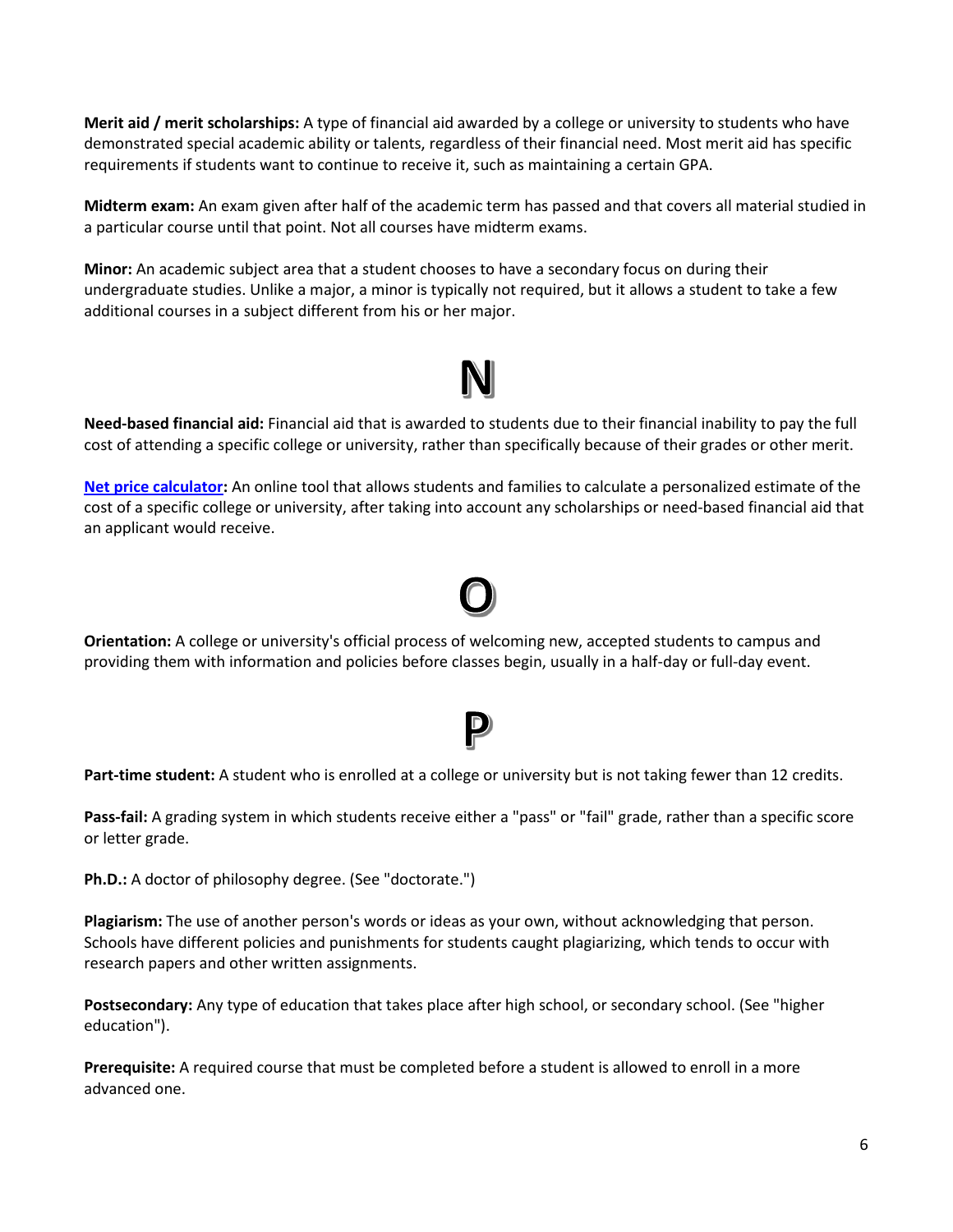**Probation:** A status or period of time in which students with very low GPAs, or whose academic work is unsatisfactory according to the school, must improve their performance. If they are unable to do so, they may be dismissed from the school. Students may also face "disciplinary probation" for nonacademic reasons, such as behavioral problems.

**Professional school:** A higher education institution for students who have already received their undergraduate degree to gain training in specific professions, such as law, medicine and pharmacy.

**Provost:** The senior academic officer of a college or university who typically oversees all academic policies and curriculum-related matters.

**Public school:** A postsecondary institution that is supported mainly by public funds and whose programs are operated by publicly elected or appointed officials. Indiana University is a public school.

## R

**Registrar:** The college or university official who is responsible for registering students and keeping their academic records, such as transcripts.

**Registration:** The process in which students choose and enroll in courses to be taken during the academic year or in summer sessions.



[Schedule of Classes:](https://app.iun.edu/iun/SChdClass/) Colleges publish and distribute a Class Schedule book for each semester, during the previous semester. With the help of academic advisors, students make up their own individual class schedules for each semester they are enrolled. Courses are designated in the Class Schedule by course department, course number, time and days the course meets, the room number and building name, and the instructor's name. A class schedule is also simply a list of classes a student is taking, which includes course name and number, time and location of the class, and possibly the instructor.

[Scholarship](https://www.iun.edu/financialaid/current-students/scholarships-grants.htm)**:** A type of financial aid that consists of an amount of free money given to a student by a school, individual, organization, company, charity, or federal or state government. "Scholarship" is often used interchangeably with "grant." (See the U.S. News scholarship guide for more information.)

**Semesters:** Periods of study that divide the academic year into two equal segments which, at IU Northwest, are 15 weeks each. IU Northwest also offers two six-week summer sessions, during which classes run at an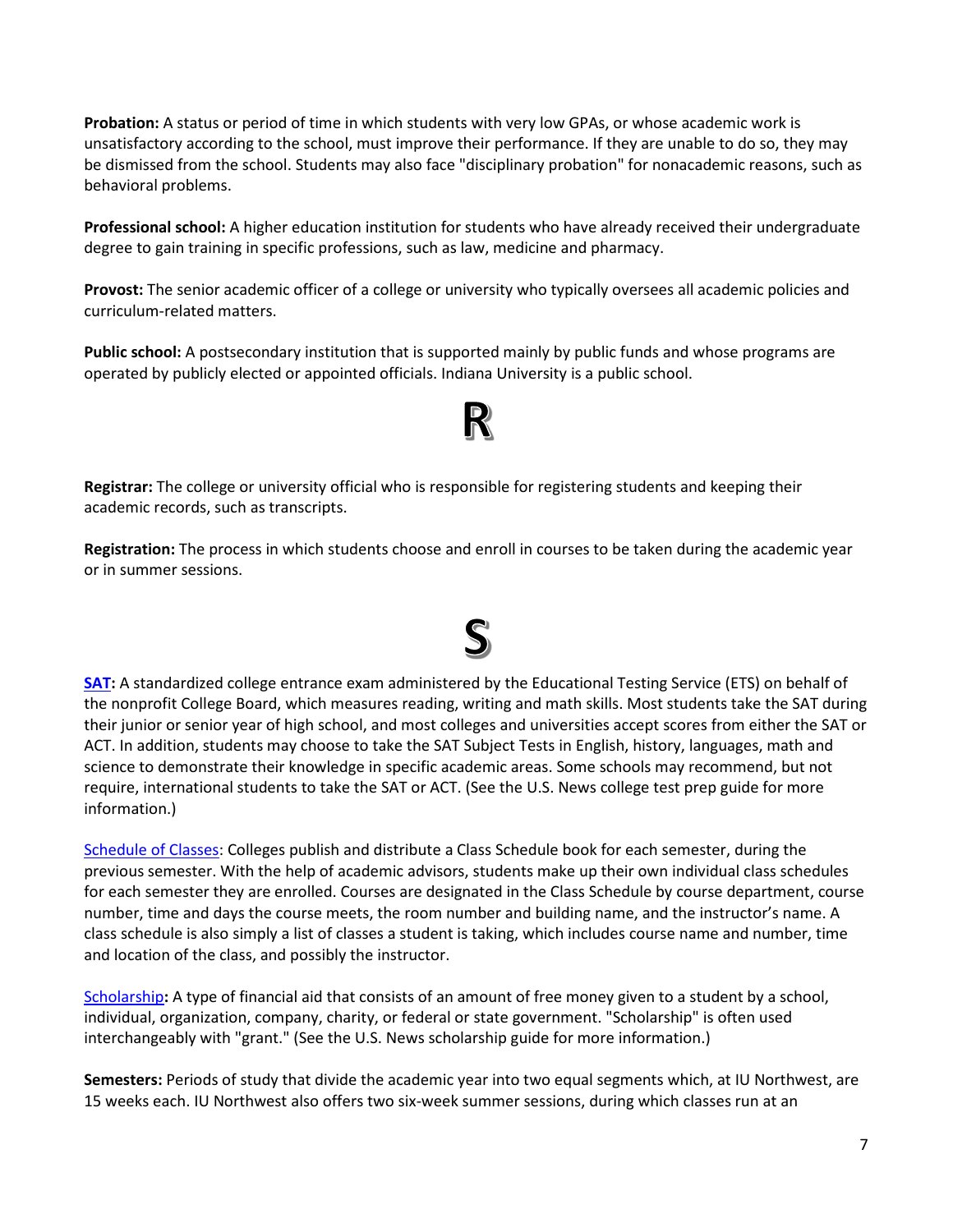accelerated pace.

**Seminar:** A course offered to a small group of students who are typically more advanced and who meet with a professor to discuss specialized topics.

### **Social and Behavioral Sciences:**

**Standardized tests:** Exams, such as the SAT, ACT and GRE, which measure knowledge and skills and are designed to be consistent in how they are administered and scored. Standardized tests are intended to help admissions officials compare students who come from different backgrounds.

**STEM:** The collective subjects of science, technology, engineering and math.

**Syllabus**: An outline of the important information about a course. Written by the professor or instructor, it usually includes important dates, assignments, expectations and policies specific to that course. Some are quite lengthy.

T

## **Tenure:** A status offered to high-level faculty members at a college or university that allows them to stay permanently in their positions, after demonstrating a strong record of teaching, service to the university and published research.

**Textbooks**: Books required of students enrolled in college classes. Professors notify students which books they must purchase (and sometimes additional, optional textbooks) at the beginning of each semester/class. Students can purchase new or used textbooks, or rent textbooks.

**Thesis:** A formal piece of writing on a specific subject, which may be required to earn a bachelor's or master's degree.

**Transcript:** An official record of a student's coursework and grades at a high school, college or university. A high school transcript is usually one of the required components of the college application process.

**Transfer credit:** Credit granted toward a degree on the basis of studies completed at another college or university. For instance, students who transfer from a community college to a four-year college may earn some transfer credit.

**Tuition:** An amount of money charged by a school per term, per course or per credit, in exchange for instruction and training. Tuition generally does not include the cost of textbooks, room and board, and other fees.

**Tutor**: A tutor is a person, generally another student, who has completed and/or demonstrated proficiency in a course or subject, and is able to provide instruction to another student. Tutors usually help students better understand course material and make better grades.